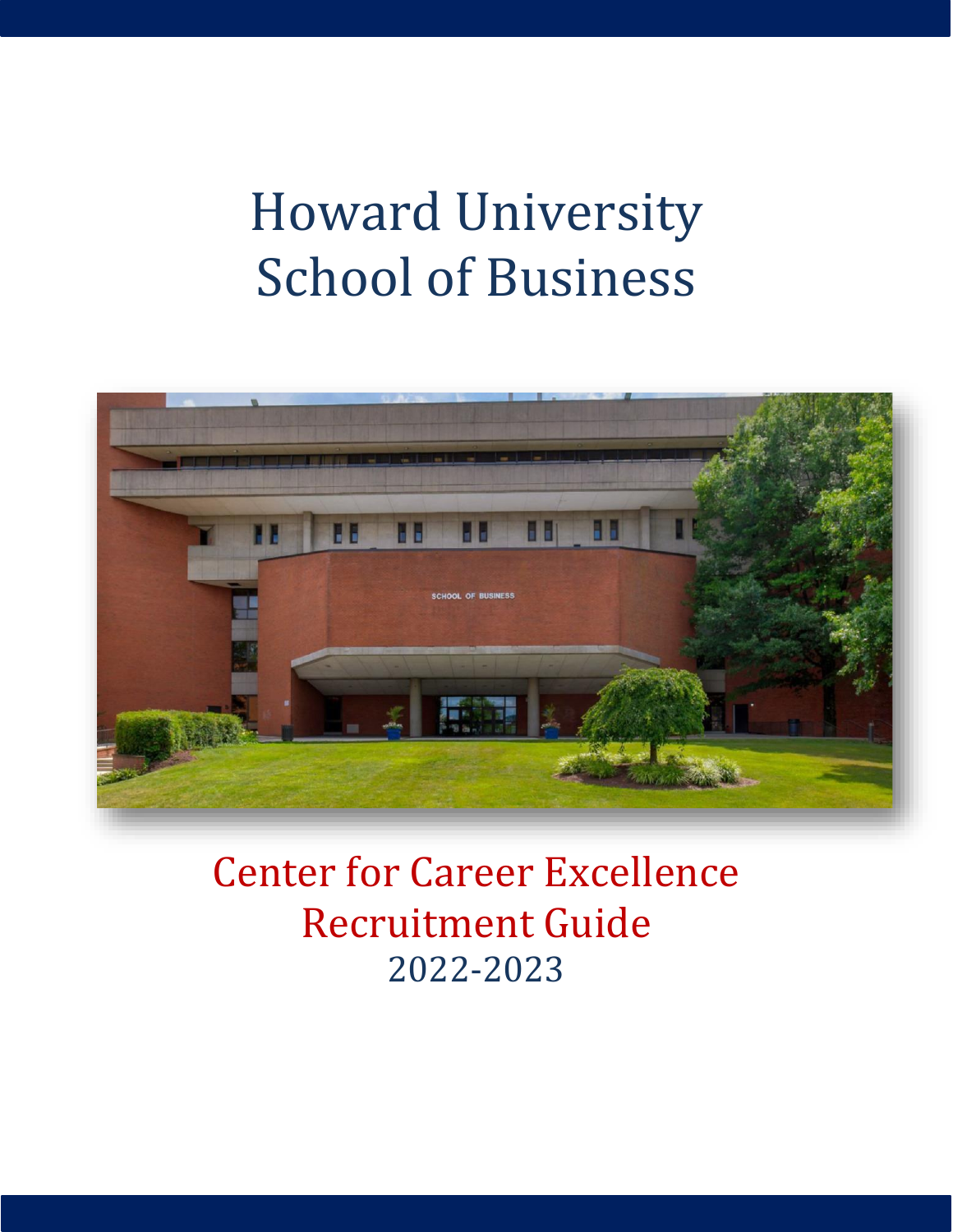# **Table of Contents**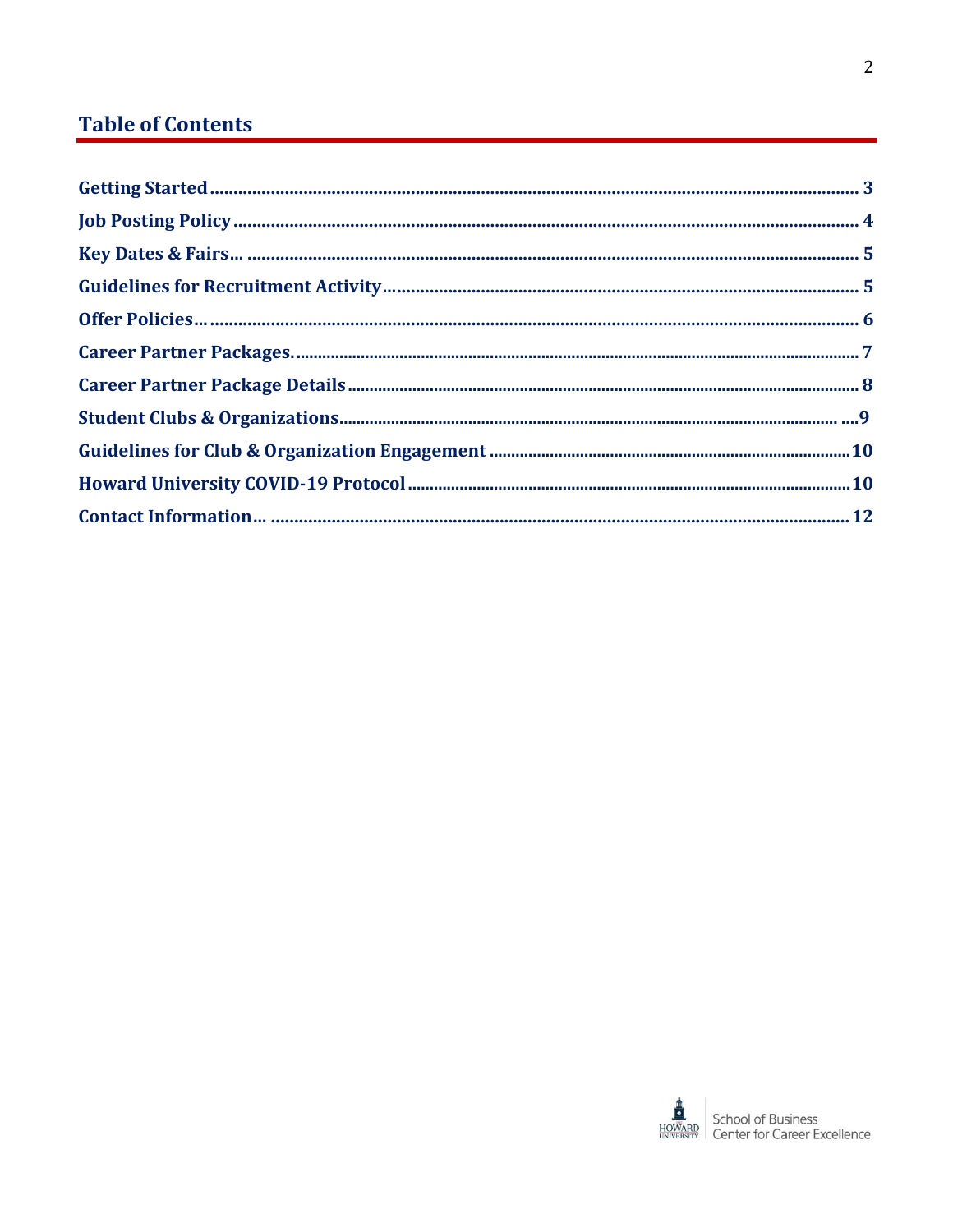#### <span id="page-2-0"></span>**GETTING STARTED**

Howard University's School of Business Center for Career Excellence (CCE) is pleased that you are interested in recruiting our students. CCE offers many services and programs to help both students and employers find their perfect match. This employer recruitment guide details ways to partner with CCE, answers general questions regarding recruiting at the School of Business, and outlines on-campus recruitment policies and procedures. On-campus recruitment is a core component of the operations of the CCE, helping to connect the best and brightest students at Howard University School of Business through on-campus interviews, career fairs, networking events, professional development, and other recruiting activities.

All recruiting companies must agree to work within a framework of professionally accepted recruiting, interviewing and selection practices as stipulated in th[e Equal Employment Opportunity Policy of Howard](https://hr.howard.edu/eeo) [University, t](https://hr.howard.edu/eeo)h[e NACE Principles for Professional Practice, a](https://www.naceweb.org/career-development/organizational-structure/principles-for-ethical-professional-practice/)nd th[e United States Department of Labor FLSA](https://www.dol.gov/agencies/whd/flsa) [Guidelines](https://www.dol.gov/agencies/whd/flsa) as well as abide by the recruiting and offer policies outlined throughout this guide.

#### **Become an Official HUSB Recruiting Company**

The first step to becoming an official HUSB recruiting company is to attend one of our informational meetings where you will learn more about our school and details on the possibilities for engaging with us, including recruiting. You will be added to an established engagement database used to communicate recruitment and engagement updates to companies. To register as an official recruiting company and receive updates, please submit the form on our website: [https://business.howard.edu/about/engaging-husb.](https://business.howard.edu/about/engaging-husb)

#### **Employer Registration on Handshake**

The Center for Career Excellence utilizes, Handshake which is a free web-based system for recruiting at Howard University. It allows employers to identify candidates and it allows students to locate employer postings and events. Registration with the University via Handshake will be constituted as your agreement to abide by our policies and procedures. Failure to comply with the CCE policies as outlined below may forfeit your organization's right to recruit at Howard University.

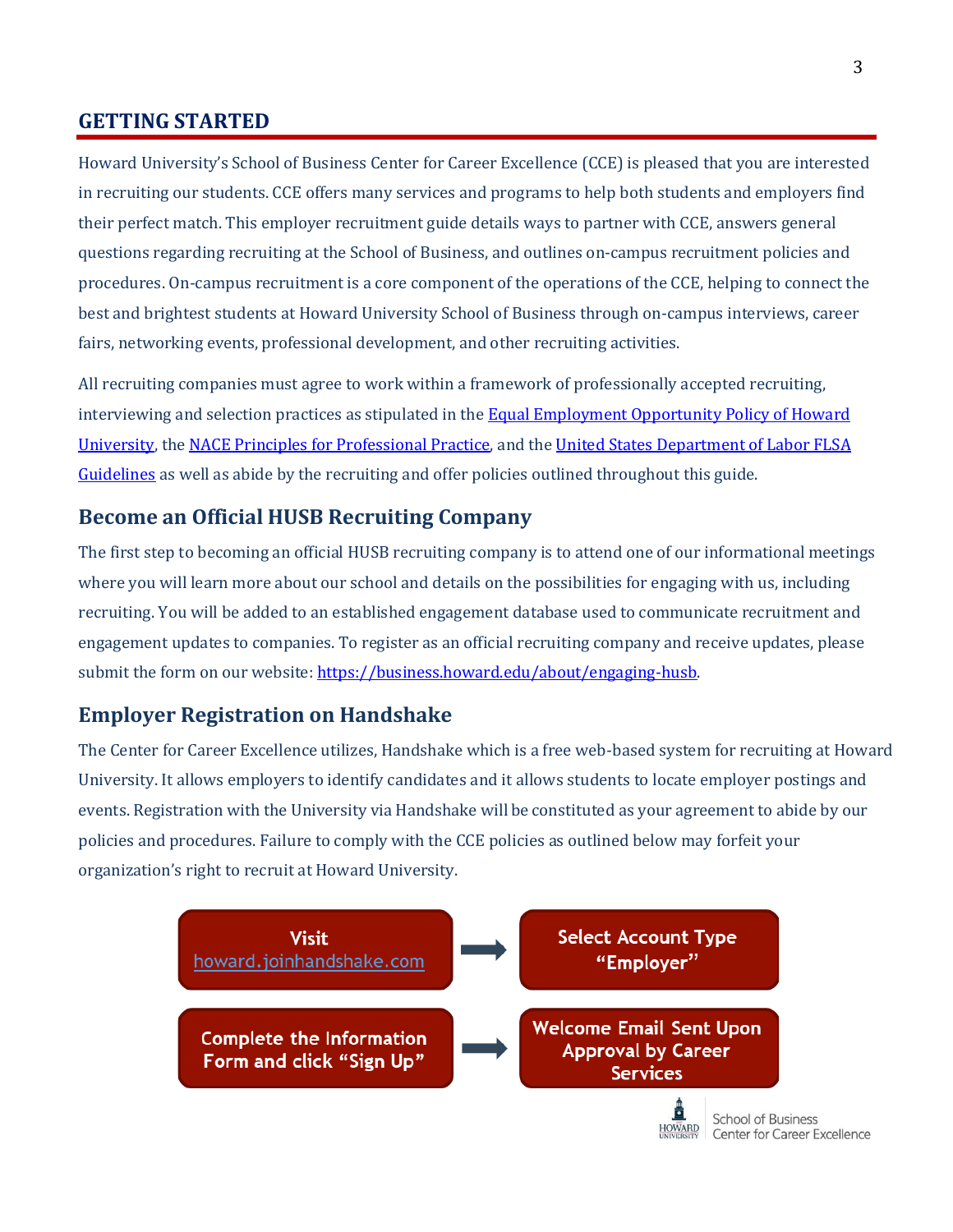If you require assistance with Handshake, please contact Handshake support at: **[www.support.joinhandshake.com](https://support.joinhandshake.com/hc/en-us/articles/218693198-How-to-Post-a-Job)**

Please note that it may take 2 - 4 business days to research your organization before a decision for approvalis made.

Employers must provide the following prior to Handshake registration approval:

- First and last name of a contact person
- A legitimate physical address and valid phone number
- A legitimate working website (Facebook and LinkedIn are not acceptable)
- A legitimate business domain email (Gmail, yahoo, Hotmail etc...is not acceptable)
- A complete company description
- A company logo

Please note that we do not approve the following companies:

- Companies that charge program/employment fees to students or require upfront purchases of products or services.
- Companies offering employment/entrepreneurial opportunities based on a "pyramid" or "multilevel" networking structure requiring or encouraging the recruitment of students who recruit others to sell products and services will not be permitted to recruit on campus or attend Career Fairs.

# <span id="page-3-0"></span>**Job Posting Policy**

All companies are required to post their open positions on the University's career management system, Handshake. Please note that we do not accept postings from the following:

- Employers posting full-time positions that do not require at least a bachelor's degree
- Employers posting internships that do not require the pursuit of a bachelor's degree
- Employers posting jobs that are based out of someone's home (babysitting, dog sitting, etc.)
- Employers posting full-time positions listed with a rate of pay lower than minimum wage, commission-only employment is prohibited
- Employers posting internships that do not provide a learning environment supported by supervision for their interns
- Employers posting opportunities with a personal email address (e.g., Gmail, Yahoo, etc.); employers must always use their business email address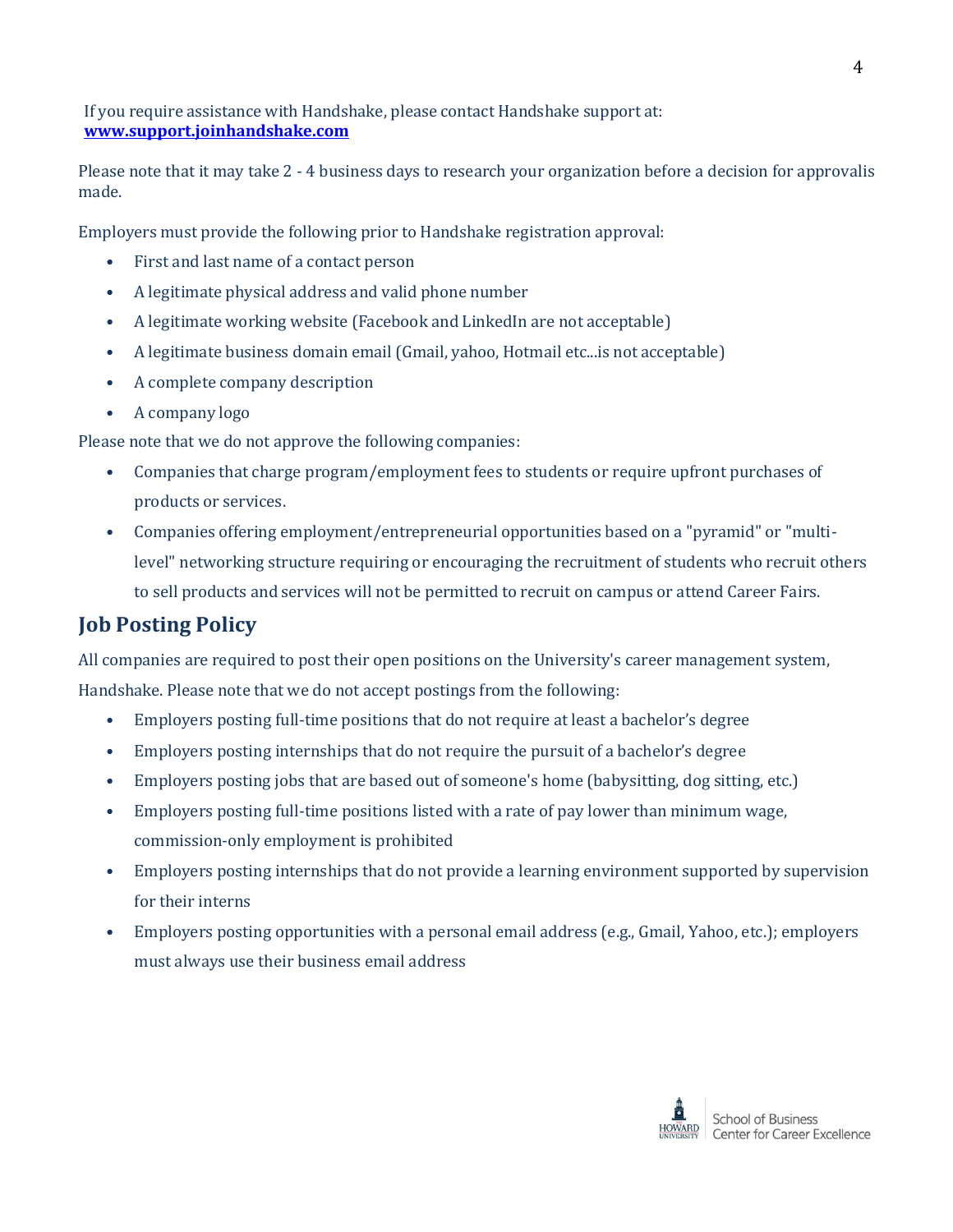#### <span id="page-4-0"></span>**KEY DATES & FAIRS**

#### **Recruiting Period**

The prime recruitment season is September-March. This is the only time companies can host student

engagement events and/or on-campus interviews during the semester.

Recruitment Period: August 29 – November 18 Recruitment Period: January 16 – April 15 Classes Begin: Mon., August 22 Classes Begin: Mon., January 9 Classes End: Fri., December 2 Semester Ends: Fri., April 21

#### **Career Fair Dates Fall 2022 Spring 2023** Super Day Career Fair **Career Expo**

**Fall 2022 Spring 2023**

October 4, 2022, 11am-4pm (tentative) March 1, 2023, 11am-4pm (tentative)

#### **Howard University Academic Calendar**

| <b>Fall 2022</b>                                        | <b>Spring 2023</b>                                                 |
|---------------------------------------------------------|--------------------------------------------------------------------|
| <b>August 22 - Formal Classes Begin</b>                 | January 9 - Formal Classes Begin                                   |
| September 5 - University Closed, Labor Day              | January 16 - University Closed, Martin Luther King<br>Ir. Birthday |
| September 17 - Opening Convocation                      | February 3 - University Closed, Mental Health Day                  |
| October 10 - University Closed, Mental Health Day       | February 20 - University Closed, Presidents Day                    |
| November 11 - University Closed, Veterans Day           | March 3 - Charter Day Convocation                                  |
| November 24-27 - University Closed, Thanksgiving Recess | March 4-12 - University Closed, Spring Recess                      |
| December 2 - Formal Classes End                         | April 28 - Formal Classes End                                      |
| December 19 - January 1 - University Closed, Winter     |                                                                    |
| Recess                                                  |                                                                    |

#### **GUIDELINES FOR RECRUITMENT ACTIVITIES**

Recruitment activities should take place during the same semester as your interviews to fully leverage student interest in your organization. Please be advised that changes to any campus recruitment strategy less than three weeks before a scheduledevent, or while students are on recess, may negatively impact attendance or applications for positions. If you make changes to your interview schedule after students have begun to select interview slots, it is your responsibility to contact students directly to reschedule their interviews. You should also contact CCE to make sure changes are reflected on Handshake. We recommend allotting three weeks between your initial position posting on Handshake and selected interview date. The CCE office does not accept requests made for information sessions less than two weeks prior to the requested date. Invitation only events are excluded from this policy.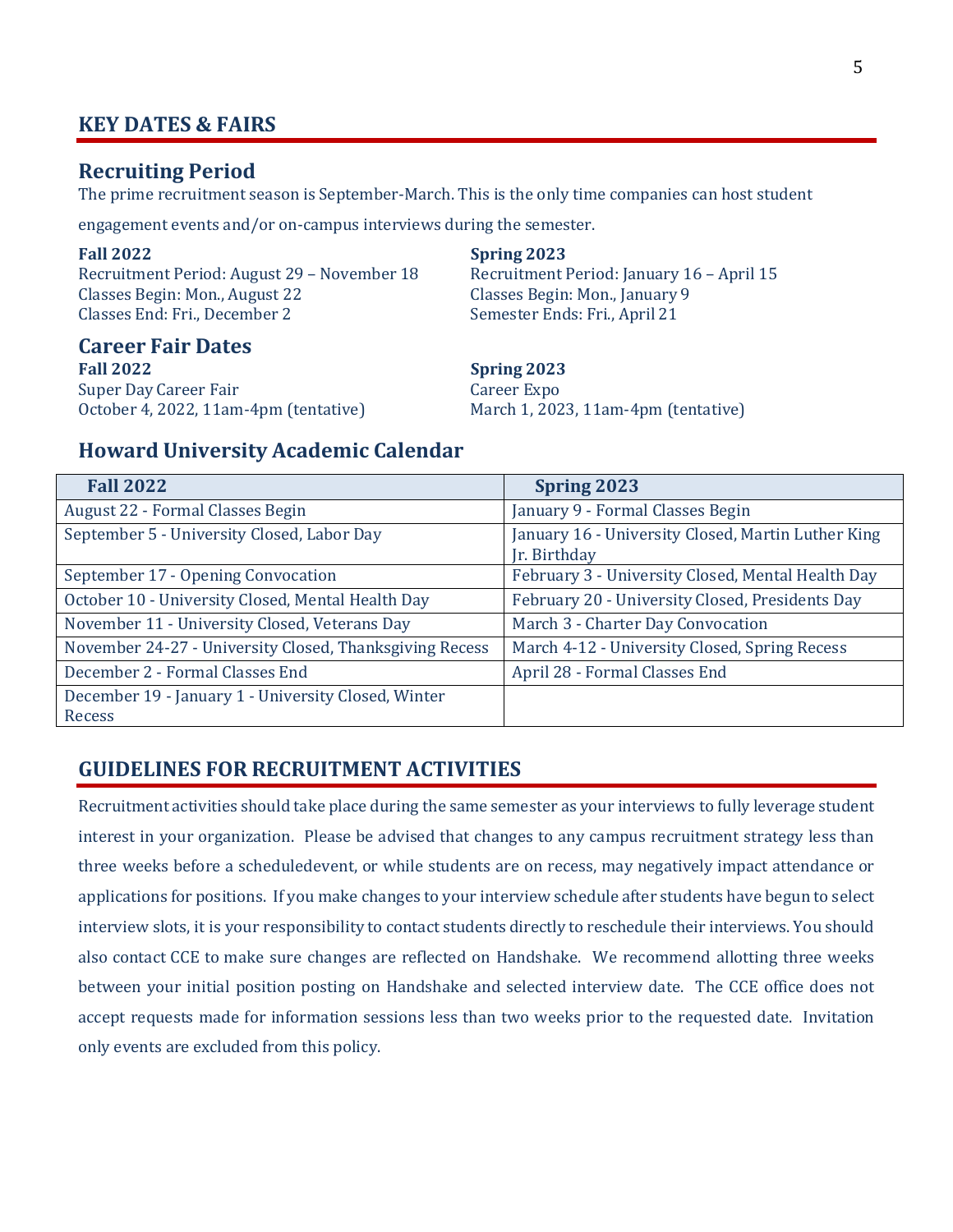#### <span id="page-5-0"></span>**OFFER POLICIES**

We encourage all employers to provide a reasonable time frame for students to consider all full-time and internship opportunities and offers. We have outlined our offer deadline policies below. Please note that the Office of Career Services explicitly prohibits any practices that improperly influence or pressure students to accept offers earlier than the time frames posted below.

All employers participating in the Campus Recruiting Program, including postings, on-campus interviews, employer information sessions, meet-ups and other student engagement events and programs coordinated in conjunction with the CCE, will be expected to follow the Offer Policy. Employers who violate the "Offer Policy" will be subject to penalties that may include forfeiture of the use of Career Services programs, including on-campus interviewing, participation in employer information sessions and other visibility programs and events, for the following academic year:

#### **Summer Offers**

Full-time or internship offers extended to students during the summer should expire no earlier than October 25, 2022.

#### **Fall Offers**

Full-time and internship offers extended to students during the Fall semester should expire no earlier than November 15, 2022.

#### **Spring Offers**

Full-time and internship offers extended to students during the Spring semester should expire no earlier than April 15, 2023.

These deadlines will give our students enough time to explore their options and make as informed a decision as possible. In the end, we want you to obtain the best candidates and we want our students to have the best opportunities! In the spirit of collaboration, we ask that you inform us of any offers made and let us know of any student who reneges on an acceptance of an internship or full-time job offer.

#### **Exploding Offers**

CCE Strictly prohibits "exploding offers." We recognize that many employers want to make offers to summer interns. However, forcing a student to make a hasty decision pertaining to employment precludes his or her exploration of other options and may cause them to renege on job offers. It is against our polices for any student to renege on a job offer. Employers are asked to refrain from placing conditions on any offers and incentives may not be offered to induce students to accept offers early.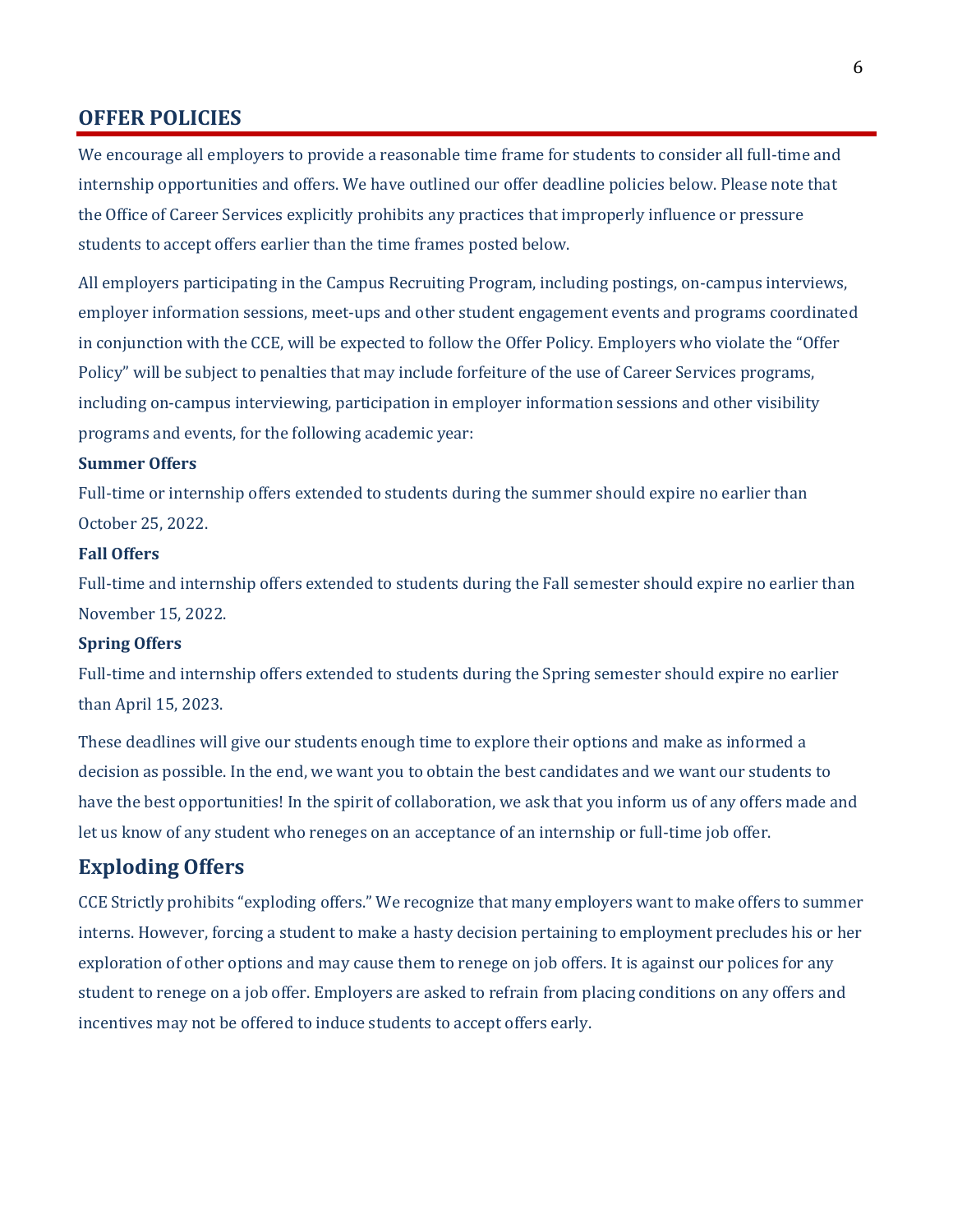#### **Withdrawing an Offer**

CCE strongly discourages any employer from withdrawing an internship or full-time employment offer. Withdrawing an offer could seriously damage an employer's reputation and effectiveness at Howard University's School of Business. We expect employers to honor all offers made to students. If you must withdraw an offer due to unforeseen circumstances, please contact the CCE office immediately so that we can assist you in this difficult situation.

#### **Student Accountability**

All employers should contact us directly if there are any issues concerning offer acceptances, students and recruiting concerns, or interview cancellations or no-shows. If a student reneges on a written acceptance of employment, please contact the CCE office as soon as possible to effectively handle the situation.

### <span id="page-6-0"></span>**CAREER PARTNER PACKAGES**

We have developed some exciting packages that are designed to help companies cultivate relationships with students through consistent engagement and heighten brand visibility. The prices listed below are valid for the full academic year, 2022-2023. Prices are subject to change and are non-refundable.

#### **\* The career partner packages are at capacity for 2022-2023.\***

#### **Bison Partner - \$2,000.00**

Includes:

• Branding in the Center for Career Excellence (CCE), branding on the website, career fair registration waived, events considered for the CCE credit, jobs advertised in the weekly career bulletin, (1) job posted on the CCE social media platforms, resume book, student engagement opportunities

#### **Chair's Partner - \$3,500.00**

Includes:

• Branding in the Center for Career Excellence (CCE), branding on the website, career fair registration waived, events considered for the CCE credit, jobs advertised in the weekly career bulletin, (2) jobs posted on the CCE social media platforms, priority job placement in the weekly career bulletin, resume book, (1) spotlight in the weekly career bulletin, (1) spotlight on social media platforms, student engagement opportunities

### **Dean's Partner - \$5,000.00**

Includes:

• Branding in the Center for Career Excellence (CCE), branding on the website, career development opportunities, career fair registration waived, company items displayed in the CCE suite, events considered for the CCE credit, first right of refusal to renew partnership for an additional year, invitation to engage with students in class, jobs advertised in the weekly career bulletin, (4) jobs posted on the CCE social media platforms, partner residency, priority job placement in the weekly career bulletin, resume book, (2) spotlights in the weekly career bulletin, (2) spotlights on social media platforms, student engagement opportunities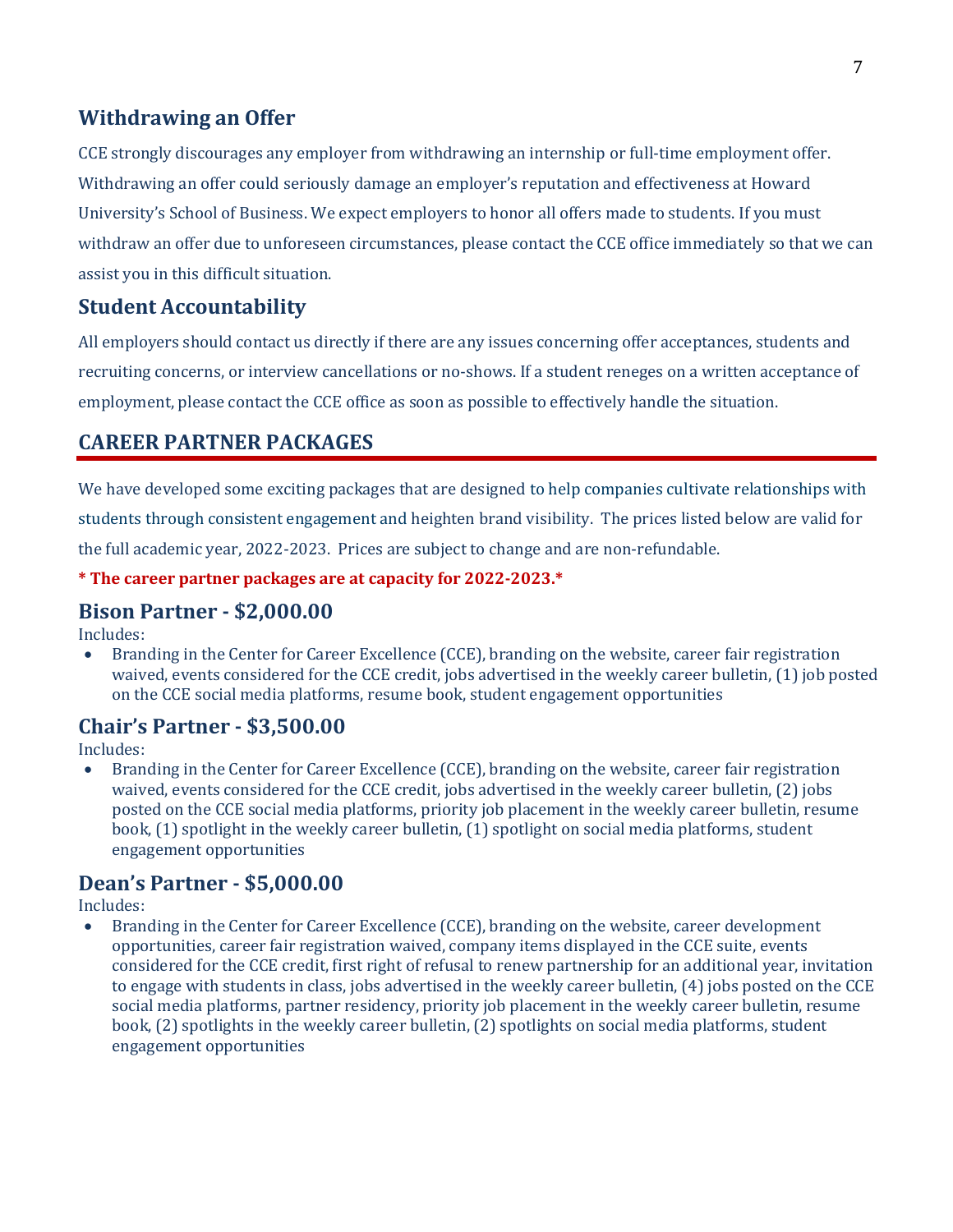#### **Package Process & Payment**

An email will be sent to our engage database in April once the partner application form is available on our website. When the application period closes (typically two weeks), a CCE staff member will confirm your application status. Welcome emails will be sent to include the partner agreements. Once the signed agreements are received, the Director of Development will then invoice the company to obtain full payment. Partners can begin accessing their benefits one week after the start of classes.

#### <span id="page-7-0"></span>**Career Partner Package Details**

Additional details related to some of the most frequently requested partner benefits are below. For further information, contact us at [HUSB-Career@howard.edu.](mailto:HUSB-Career@howard.edu)

#### **Career Development Opportunities**

Dean's partners have access to the career development opportunities below. Opportunities can be hosted Monday-Thursday. Events should be posted in Handshake so that students can register. To request a career development opportunity, complete the Event Request Form at least 14 days prior to your event and submit it to HUSB-Career@howard.edu.

- **Mock Interviews:** The CCE hosts mock interviews to provide students with the necessary skills to have successful interviews.
- **Workshops:** Career development workshops can be hosted by partners to enhance the skills and knowledge of our students. Some examples are evaluating job offers, negotiating, networking, personal brand & social media presence, leveraging LinkedIn, creating your elevator pitch, etc.
- **Resume Critiques:** The CCE hosts resume critiques throughout the semester. Partners can submit the form to join us for resume critiques.

#### **Events Considered for Center for Career Excellence (CCE) Credits**

Some courses within the School of Business require student attendance at corporate sponsored events as part of the course curriculum. Students attend the corporate sponsored information sessions, student engagement activities and workshops for CCE course credits. Corporate events considered for CCE credits increase company exposure and student engagement opportunities for our partners. Companies must submit completed form and email to HUSB-Careers@howard.edu at least 14 days prior to event for consideration.

#### **Jobs Advertised in the Weekly Career Bulletin**

The CCE sends a weekly career bulletin to all students (undergrade and graduate) to include company internships, full-time jobs, and events. Please email your position description and/or event details to **HUSB-**[Career@howard.edu](mailto:HUSB-Career@howard.edu) by Wednesdays at 12 noon to be included in the bulletin sent on Mondays.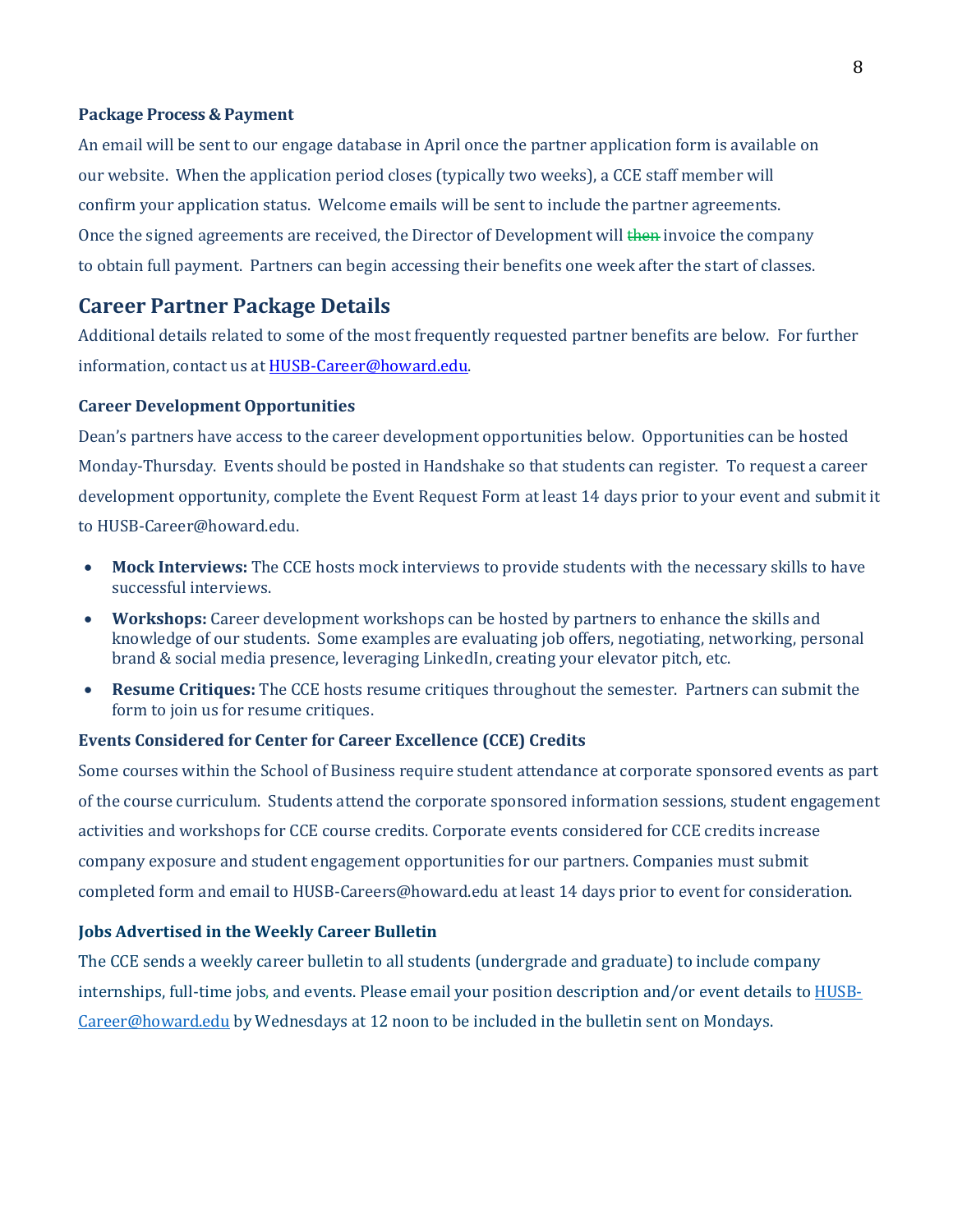#### **Student Engagement Opportunities**

All partners have access to the student engagement opportunities below. Student engagement events are hosted Monday-Thursday. Events should be added to Handshake so that students can register. To request a student engagement opportunity, complete the CCE Request Form at least 14 days prior to your event and submit it to HUSB-Career@howard.edu.

- **Lobby Day:** Company booth setup on the first-floor lobby of the School of Business to allow partners to speak with students in between classes about their company and opportunities. We recommended that you provide a company tablecloth, signage, swag and/or snacks to attract students to your booth.
- **Lunch and Learn:** The partners are responsible for the presentation, the purchase of food, set-up, and cleanup. The suggested format is lunch, a 30-minute company presentation, 15-minute Q&A, and networking for the remainder of the session.
- **Office Hours/Coffee Chats:** Partners can host company office hours in a CCE suite interview room to discuss company opportunities with students.
- **Info Sessions/Open House:** Partners can host info sessions to introduce students to their company and the current career opportunities. Info sessions should be interactive, provide skill development and/or an activity (examples: professional head shots provided to students, learning company software or equipment, hands-on experience, etc.). We suggest providing an incentive (food, gift cards, giveaways, etc.) to increase student attendance.

### <span id="page-8-0"></span>**STUDENT CLUBS & ORGANIZATIONS**

Career partner opportunities are available with HUSB clubs and organizations. Opportunities will begin in

early September or once the student organizations have received official active notification from the

University.

### **Student Club & Organization (SCO) Partner – starting at \$1,000.00**

Includes:

• [2] Student engagement events per academic year; [1] event per semester, events can be considered for CCE credits, job and internship opportunities listed in weekly career bulletin, [1] spotlight on social media per semester

#### **List of Clubs & Organizations:**

| Alpha Kappa Psi                             | <b>American Marketing Association</b>      |
|---------------------------------------------|--------------------------------------------|
| Beta Alpha Psi                              | <b>COBIS Society (Information Systems)</b> |
| Delta Sigma Pi                              | Finance and Investment Club                |
| Gamma Iota Sigma                            | Beta Alpha Psi                             |
| <b>HU Consulting Club</b>                   | <b>HU Investment Group</b>                 |
| National Association of Black Accountants   | Howard University Real Estate Club         |
| Supply Chain Management Student Association | <b>School of Business Student Council</b>  |

<span id="page-8-1"></span>Clubs and organizations are subject to university approval and may change.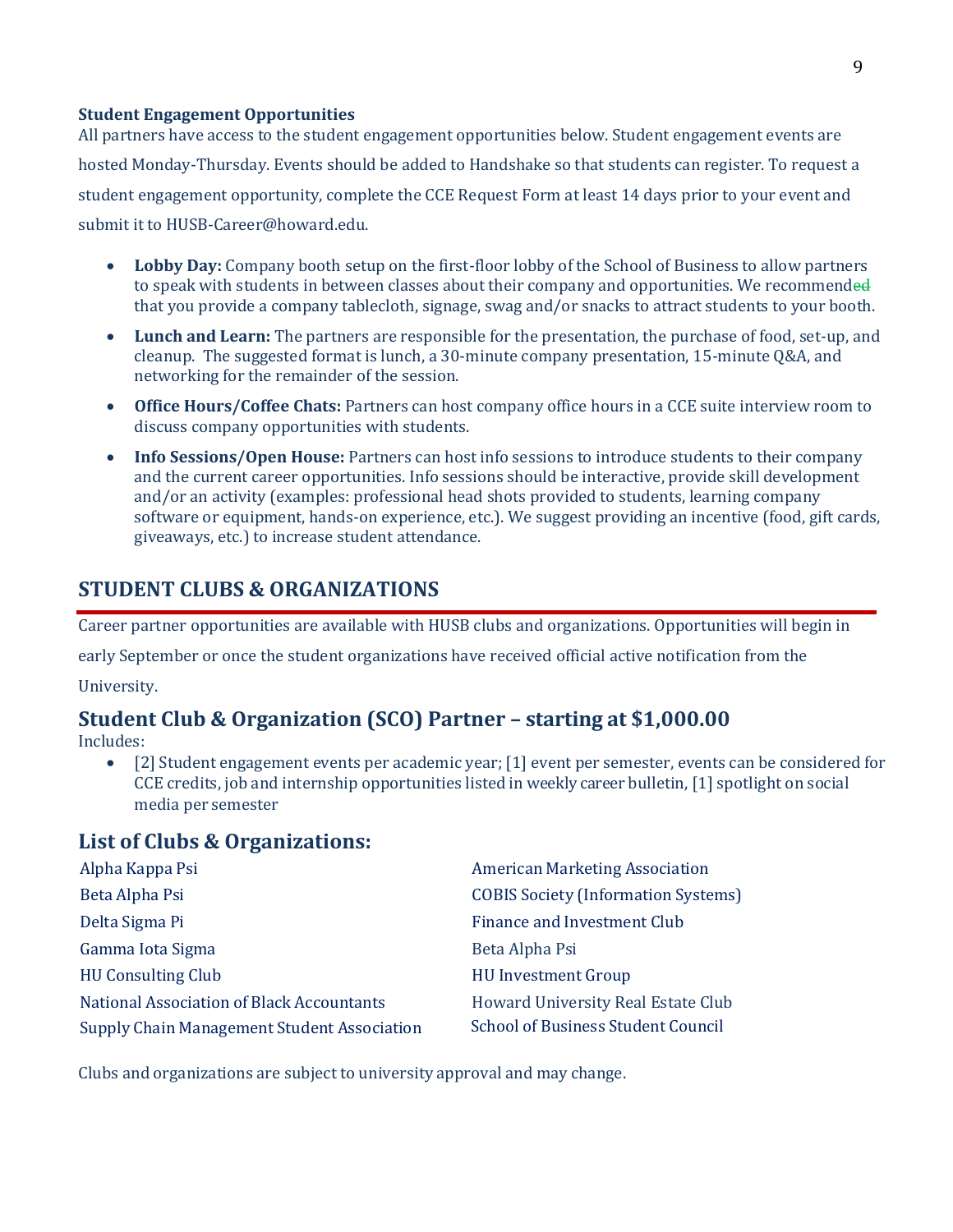## **Guidelines for Club & Organization Engagement**

- Requests to partner with HUSB clubs and organizations should be submitted to the Center for Career Excellence (CCE). Student groups and organizations are required to submit all direct requests for sponsorship to CCE for approval.
- CCE program coordinators will recommend and connect the interested company with the appropriate student group or organization.
- The CCE office does not accept requests made for events less than two weeks prior to the requested date.
- Companies are limited to one event per semester, with events varied each semester.
- Events will be scheduled between 3:30pm 8:00pm EST.
- Companies are encouraged to require RSVP for activities to track participation.
- The company will be responsible for payment of any food provided.
- Events open to the HUSB student population can be considered for CCE credit.
- Companies partnering with HUSB clubs and organizations on events within the School of Business without approval from the CCE will be denied approval for future student engagements.

If you would like to engage with one of our student organizations, please email us at **HUSB**-

[Career@howard.edu.](mailto:HUSB-Career@howard.edu)

# <span id="page-9-0"></span>**HOWARD UNIVERSITY COVID-19 PROTOCOL**

Howard University continues to monitor the (COVID-19) pandemic and has implemented the necessary actions to help maintain a safe and healthy environment, while sustaining services required to deliver an exceptional education to our students and conduct critical research in the safest manner possible.

#### **General Guidance**

- 1. Masks must be worn indoors in public spaces (shared offices, classrooms, etc.) as well as outdoors in group settings. When outdoors, an individual may be unmasked if traveling alone. Any gathering of two or more individuals will require masks and recommended social distancing (designated by the CDC as 3 feet currently).
- 2. Appropriate physical distancing should be practiced, whenever possible.
- 3. Anyone who is symptomatic should be tested as soon as possible on the same day.
- 4. Students and employees should not report to class/work if they are experiencing symptoms until they have been tested.
- 5. For those who are symptomatic, Rapid Antigen tests will be available in each dormitory as well as at the Student Health Center. If the rapid test is positive, the individual should be placed on isolation and have a reflex PCR test.
- 6. Anyone who is positive should be in isolation for 7 days, and then should have 2 negative PCR tests in order to return to duty/school.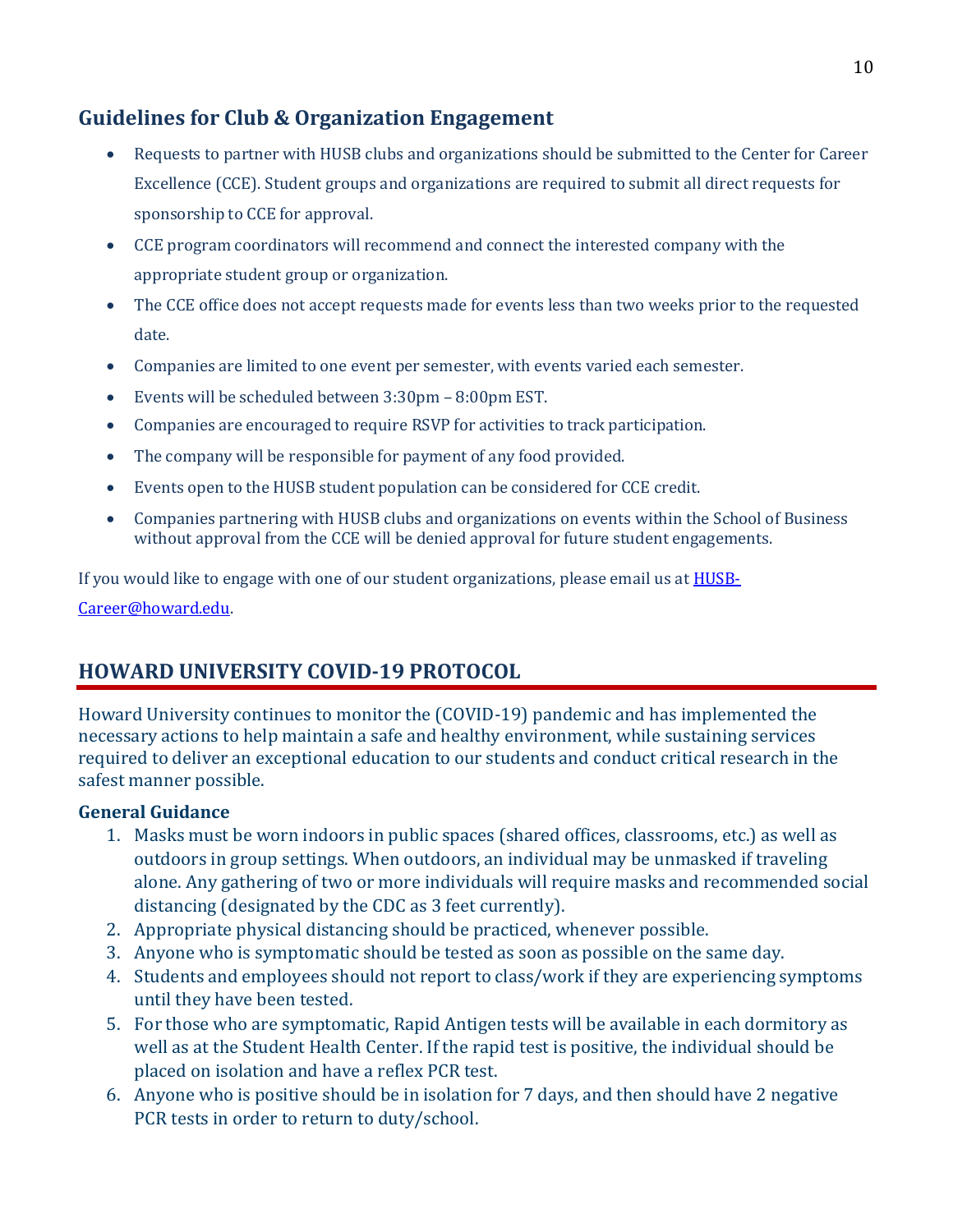- 7. Testing will be once weekly, using PCR for all students and faculty/staff.
- 8. Because of the close contact and physical activity of Athletes, they will be tested 3 times per week; twice with a rapid antigen test and once with a PCR test. These tests will be conducted prior to the initiation of practice or event. If an individual tests positive on an antigen test, they will be prohibited from entering the activity. A reflex PCR test will be performed, and the protocol for positives will be initiated if that test confirms positivity. All results (positive and negative) will be reported to the Student Health Center.
- 9. Certain activities such as band practice, choir, and cheer squads will also have more frequent testing up to 3 times per week. Rapid antigen testing will be utilized to quickly identify potentially infected students prior to the initiation of the sessions.
- **10.In keeping with campus policy, all visitors to the campus who will be on the campus for greater than 4 hours or meet the criteria for being a close contact are required to be vaccinated. Individuals must fill out the Bison Safe attestation form prior to entering the campus. The Bison Safe app can be downloaded the App [Store](https://apps.apple.com/app/id1493224155) [\(iOS\)](https://apps.apple.com/app/id1493224155) and [Google](https://play.google.com/store/apps/details?id=com.cutcom.apparmor.howard) Play.**



**For the complete Howard University COVID-19 Protocol, click here: <https://home.howard.edu/pandemic-response/protocol>**